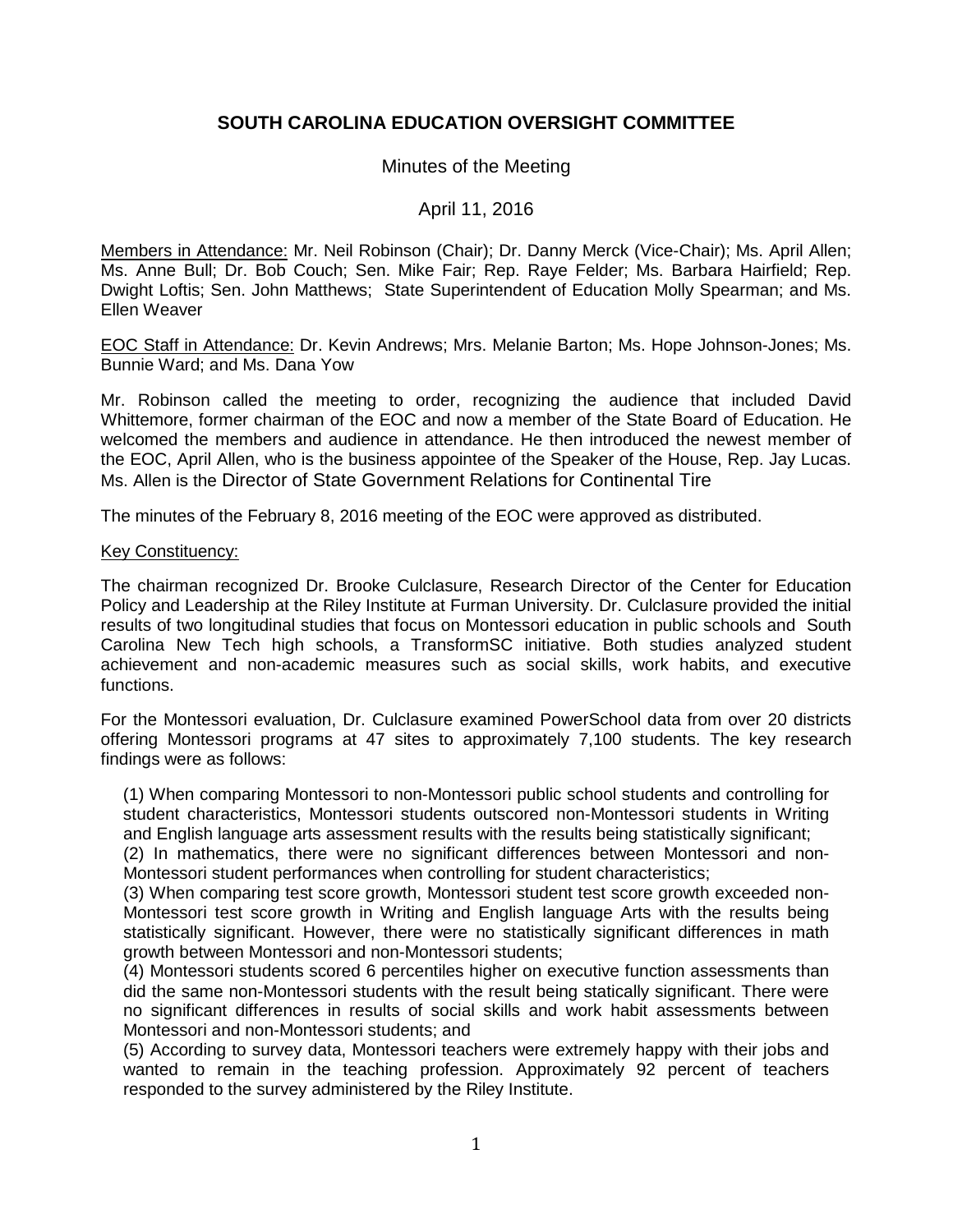Mrs. Hairfield asked if Dr. Culclasure could explain the discrepancy between the math scores. Dr. Culclasure stated that the initial results demonstrate that the gap in mathematics closes over time. Senator Fair asked about the fidelity of the programs. Dr. Culclasure responded that of the 45 programs reviewed, only 1fell into the mid-range of fidelity.

For the New Tech evaluation, Dr. Culclasure explained that the initial results focused on four schools, two that opened during the 2013-14 school year and two that opened one year later. Currently, there are nine New Tech schools operating in South Carolina and serving approximately 3,000 students. The New Tech design is based on project- based learning for students and teachers in high school along with a 1:1 computing ratio. The key research findings regarding New Tech were:

(1)  $9<sup>th</sup>$  grade New Tech students scored higher on both the end-of-course assessment in Algebra I and English I as compared to students in control schools. There was no effect on dropout, dual credit attainment or retention;

(2) Regarding fidelity to the New Tech Design, the four schools had varying levels of fidelity. One school in its second year of implementation struggled with program fidelity while others are meeting expected fidelity targets;

(3) From the perspective of teachers, the New Tech Design is more effective in teaching; however, teachers also report that the workload is higher than in a traditional learning environment; and

(4) Regarding the College and Work Readiness Assessment, which evaluates student's higher-order thinking skills and determines preparedness of students for college or the workforce, the spring 2015 results showed improvement in the students' mastery levels as compared to the prior year, the freshman year results. The percent of students in the class that scored Below Basic declined from 16% to 2% while the percent Proficient increased from 31% to 42%, and the percent Basic increased from 51% to 54%.

Mr. Robinson asked about parent surveys and if the evaluators would be pursing parental feedback over time. Superintendent Spearman discussed how the New Tech model supports the Profile of the South Carolina Graduate

#### Subcommittee Reports:

Academic Standards and Assessment - Mr. Robinson recognized Dr. Merck, Chair of the Academic Standards and Assessment Subcommittee. While the Subcommittee did not meet in March, Mr. Robinson explained that he and Mrs. Barton did meet with the Superintendent about the issues of delaying the state's accountability system by one year to conform to the new federal law, Every Student Succeeds Act. Mr. Robinson pointed out that there is a letter from Dr. David Mathis, Superintendent of Saluda County School District and President of the Superintendents' Division of the South Carolina Association of School Administrators requesting that the state consider a proposal to delay the state accountability system. Dr. Merck pointed out that in grades 3 through 8 the state is administering for the third straight year a new assessment. He advised that the three working groups that are meeting to make recommendations on the new accountability system need time to work through the issues. He noted that districts like his that use EVAAS will have a difficult time measuring student growth. A discussion followed and Senators Hayes and Fair asked questions about pending legislation that could be amended to accomplish the delay. Senator Fair recommended that the EOC propose draft language to the General Assembly to assist in the transition. Rep. Felder noted that bills proposed in the House and Senate to change the start date bill to August 15 need to be addressed this session. Ms. Hairfield asked if student performance in